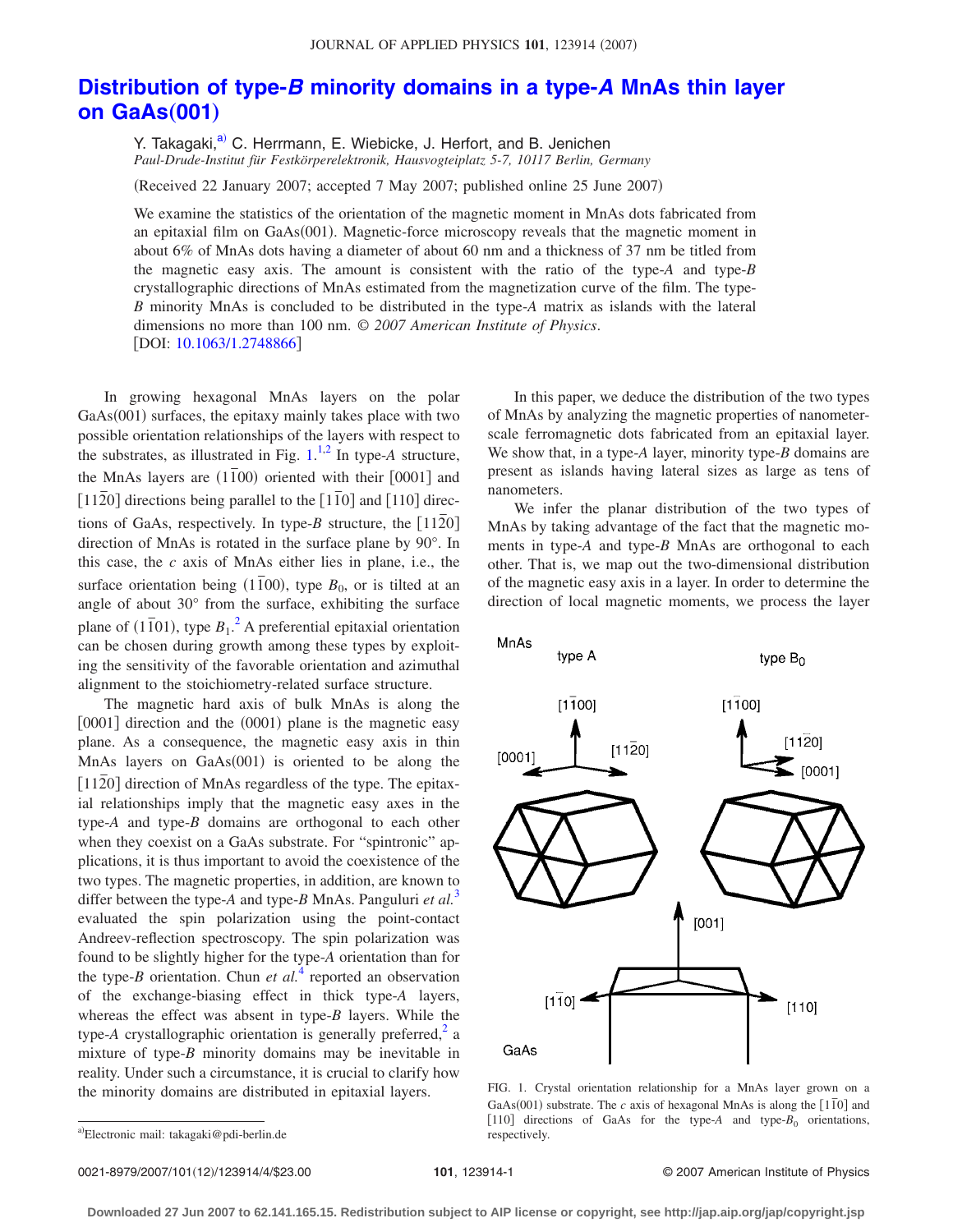<span id="page-1-0"></span>

FIG. 2. Scanning-electron micrographs of MnAs dots on a GaAs substrate. Top and glancing-angle views are shown in (a) and (b), respectively. MnAs dots are placed on top of GaAs pillars.

into an array of nanometer-scale dots. Magnetic-force microscopy (MFM) is utilized to identify the direction of the magnetization of an individual dot.<sup>3</sup>

A MnAs layer having a thickness of 37 nm was grown by molecular-beam epitaxy on a GaAs(001) substrate at a growth temperature of 230 °C. The growth was carried out on an As-rich template that developed  $GaAs(001) - c(4 \times 4)$ reconstruction. The  $As<sub>4</sub>/Mn$  beam equivalent pressure ratio was set to be 250 and the growth rate was 15 nm/h. The MnAs layers grow with the type-*A* epitaxial orientation under these growth conditions.<sup>6</sup> Using electron-beam lithography and Ar ion milling, we fabricated MnAs dots having a diameter of about 60 nm from the epitaxial layer.<sup>7</sup> The dots were assembled in the form of a square array with a period of 350 nm. We show scanning-electron micrographs of the MnAs dots in Fig. [2.](#page-1-0) Note that the MnAs dots sit on top of GaAs pillars instead of being placed on a flat GaAs surface as the sputtering rate for GaAs is significantly larger than that for MnAs. We have taken magnetic-force micrographs of the MnAs dots at room temperature to determine the magnetic-domain structure in the dots.

We show a MFM image of the MnAs dots at a temperature of 25 °C in Fig.  $3(a)$  $3(a)$ . The magnetic easy axis of MnAs is arranged to be in the vertical direction in this image. The MFM tip detects magnetic fields normal to the surface. Therefore, an in-plane magnetic moment in the dots gives rise to a combination of bright and dark contrasts in the sections where the stray magnetic fields of the magnetic moment are directed out of the surface and toward the surface, respectively. In the bottom three dots in Fig.  $3(a)$  $3(a)$ , for instance, the magnetic moments are deduced to be oriented towards the top of the image, as we illustrate by the arrows in the atomic-force micrograph of the corresponding dots in Fig.  $3(b)$  $3(b)$ .

The upper-right dot in Fig. [3](#page-1-1) is invisible in the MFM image. The disappearance is a manifestation that the dot consists of nonmagnetic  $\beta$ -MnAs (the high-temperature phase above the Curie temperature  $T_C$ ) rather than ferromagnetic  $\alpha$ -MnAs (the low-temperature phase below  $T_C$ ). Bulk MnAs

<span id="page-1-1"></span>

FIG. 3. (a) Magnetic- and (b) atomic-force micrographs of MnAs dots on a GaAs(001) substrate. The arrows in (b) indicate the direction of the magnetic moment in ferromagnetic dots. A nonmagnetic dot consisting of  $\beta$ -MnAs is indicated by " $\beta$ ." The magnetic easy axis of the MnAs layer is along the  $\lceil 1120 \rceil$  direction.

is expected to be in the  $\alpha$  phase at room temperature as  $T_C$  $\approx$  40°. However, as the phase transition at  $T_c$  is first order, the transition takes place only if a potential barrier separating the two phases is surmounted. $\delta$  When nuclei of the stable phase are formed in a domain of the metastable phase through such a course, they grow larger and convert the phase of the entire dot. Due to the nucleation initiation of the first-order phase transition, an individual dot contains either  $\alpha$ -MnAs or  $\beta$ -MnAs. However, the two kinds of dots generally coexist in a temperature range around  $T_c$ , as demonstrated in Fig.  $3(a)$  $3(a)$ .<sup>[8](#page-3-7)</sup> We note that the relaxation behavior of the phase transition was investigated in Ref. [9](#page-3-8)

The middle-left and center dots in Fig.  $3(a)$  $3(a)$  exhibit a magnetization which is not parallel to the expected magnetic easy axis. We emphasize that the deviation from the easy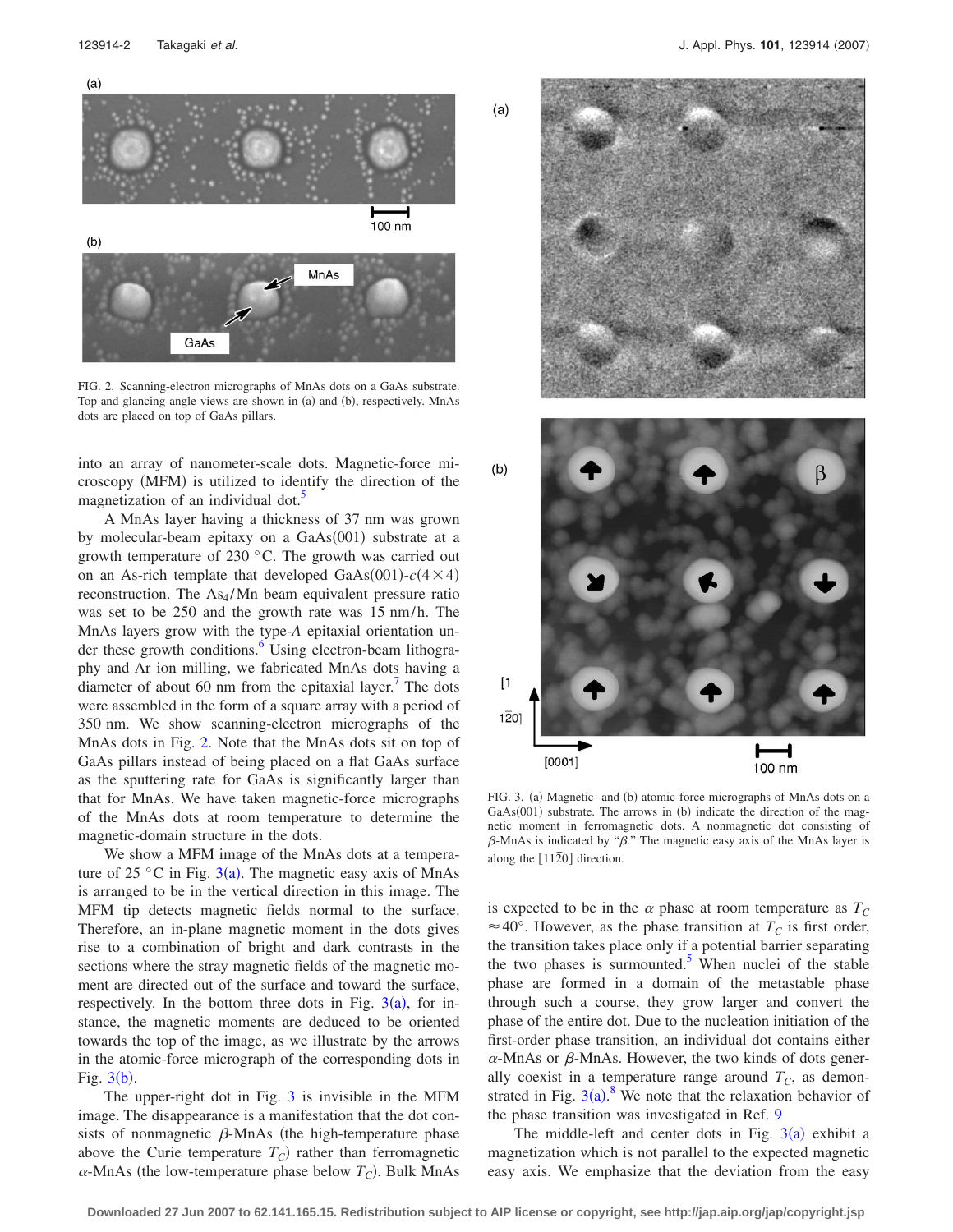axis cannot be ascribed to the shape anisotropy. Due to a strong magnetocrystalline anisotropy, the shape-anisotropy effect is insignificant in MnAs. The magnetization in narrow wires was observed to remain transverse to the wire axis when they were stretched along the magnetic hard axis.<sup>10</sup> The atomic magnetic moments within a MnAs dot are rather strictly directed to be parallel to the magnetic easy axis.<sup>5</sup> The remanent magnetization in dots having a diameter of 100 nm was as large as  $80\%$  of the saturation magnetization.<sup>11</sup> That is, the tilting of the surface atomic magnetic moments to suppress the stray magnetic fields amounted at most to a mere 20% modification of the magnetization.

The strong uniaxial magnetocrystalline anisotropy also allows us to ignore the dipole-dipole interaction among the ferromagnetic dots $^{12}$  to alter the magnetization direction. The dipole fields are not sufficient to rotate the magnetization.<sup>13</sup> In Ref. [9,](#page-3-8) an enhancement in the time dependence of the remanent magnetization of an array of dots was observed instead of a decay. The anomalous behavior was attributed to the dipole-dipole interaction. The influence of the interaction was, however, much weaker than to dramatically tilt the magnetization direction to the degree we find in Fig. [3.](#page-1-1)

We have examined the magnetic properties of 89 MnAs dots using MFM. Eleven dots were invisible in MFM and thus indicated to consist of  $\beta$ -MnAs. Among the rest of 78 ferromagnetic dots, only five  $(6%)$  of them exhibited the inclined magnetization orientation. With respect to the 73 ordinary ferromagnetic dots, 40 and 33 dots pointed the magnetization upward and downward, respectively. The roughly the same number of dots for each magnetization direction indicates that the sample was in a demagnetized state. As multidomain structures did not emerge despite the demagnetization, $\frac{3}{2}$  the dots are confirmed to be small enough to be the so-called nanomagnets. The nanomagnets contain only a single magnetic domain as the domain-wall energy exceeds the magnetostatic energy associated with the stray magnetic fields of magnetic domains. $14,15$  $14,15$  The complete exclusion of domain walls in the dots assures that the tilted magnetization is unrelated to domain-wall phenomena.

We interpret the tilting as indicative of an unintentional inclusion of type-*B* MnAs in the anomalous dots. We can, furthermore, deduce the distribution of the type-*B* domains from the manner the anomalous dots spread in the array. Except for the two adjacent anomalous dots in Fig.  $3(a)$  $3(a)$ , the other three anomalous dots were placed in the array separately in the surrounding of ordinary dots. The minority type-*B* MnAs domains thus exist in the type-*A* MnAs layer as islands with a typical size less than the period of the array  $( = 350 \text{ nm})$ . With increasing the fraction of type-*B* MnAs in an anomalous dot, the magnetization direction rotates from being along the nominal [1120] direction to being along the nominal [0001] direction. The tilt angle  $\theta$  thus allows us to determine the ratio of type-*A* and type-*B* MnAs within the dot, assuming that the magnetization is identical in the two types of MnAs, as

 $\tan \theta = f_B/f_A$ ,  $(1)$ 

where  $f_A$  and  $f_B$  (=1− $f_A$ ) are the fractions of the type-A and type-*B* MnAs, respectively. None of the MnAs dots exhibited

<span id="page-2-0"></span>

FIG. 4. (Color online) Magnetization *M* normalized to the saturation magnetization  $M_s$  at temperature  $T=10$  K of the MnAs epitaxial layer on a GaAs(001) substrate, from which the dots were fabricated. An in-plane magnetic field (maximum strength 50 kOe) is applied along the magnetic easy axis of type-*A* MnAs. The sample temperature is *T*= 10 and 293 K. The upper-left inset shows the low-field characteristics with expanded scales. The remanent magnetization is associated with the type-*B* MnAs, whereas both the type-*A* and type-*B* MnAs contribute to the saturation magnetization. The lower-right inset shows the flipping region of the hysteretic component. The arrows indicate the direction of the magnetic-field sweep.

the magnetization in the hard-axis direction, and so all the anomalous dots contained both type-*A* and type-*B* MnAs. The islands of type-*B* MnAs are hence unlikely to be much larger than the diameter of the dots  $(=60 \text{ nm})$ . The lateral dimensions of the minority islands are, therefore, concluded to be less than on the order of 100 nm.

As evidence to support our speculation of a mixture of type-*B* MnAs in the type-*A* layer, we show the magnetization curve of the layer prior to the patterning in Fig. [4.](#page-2-0) The magnetization was measured using a superconducting-quantuminterference-device magnetometer. Here, an in-plane magnetic field was applied along the hard axis of type-*A* MnAs. In addition to the hard-axis behavior originating from type-*A* MnAs, a hysteresis gap is found to open for magnetic fields smaller than 20 kOe. (The low-field characteristics are shown with expanded scales in the upper-left inset of Fig. [4.](#page-2-0)) We attribute the hysteresis loop to the type-*B* MnAs contained in the layer, for which the magnetic field was applied along the easy axis. The magnitude of the hysteresis gap was almost independent of the magnetic field. We, therefore, estimate the fraction of the type-*B* MnAs to be about 3.5% from the magnitudes of the remanent magnetization (due to type- $B$  MnAs) and the saturation magnetization (due to the whole MnAs). (Due to the field independence of the magnitude of the hysteresis gap, the suppression of the remanent magnetization from the saturation magnetization originating from the type-B MnAs can be ignored.) The tilt angle of the magnetic moment in the five anomalous dots was about 40°,